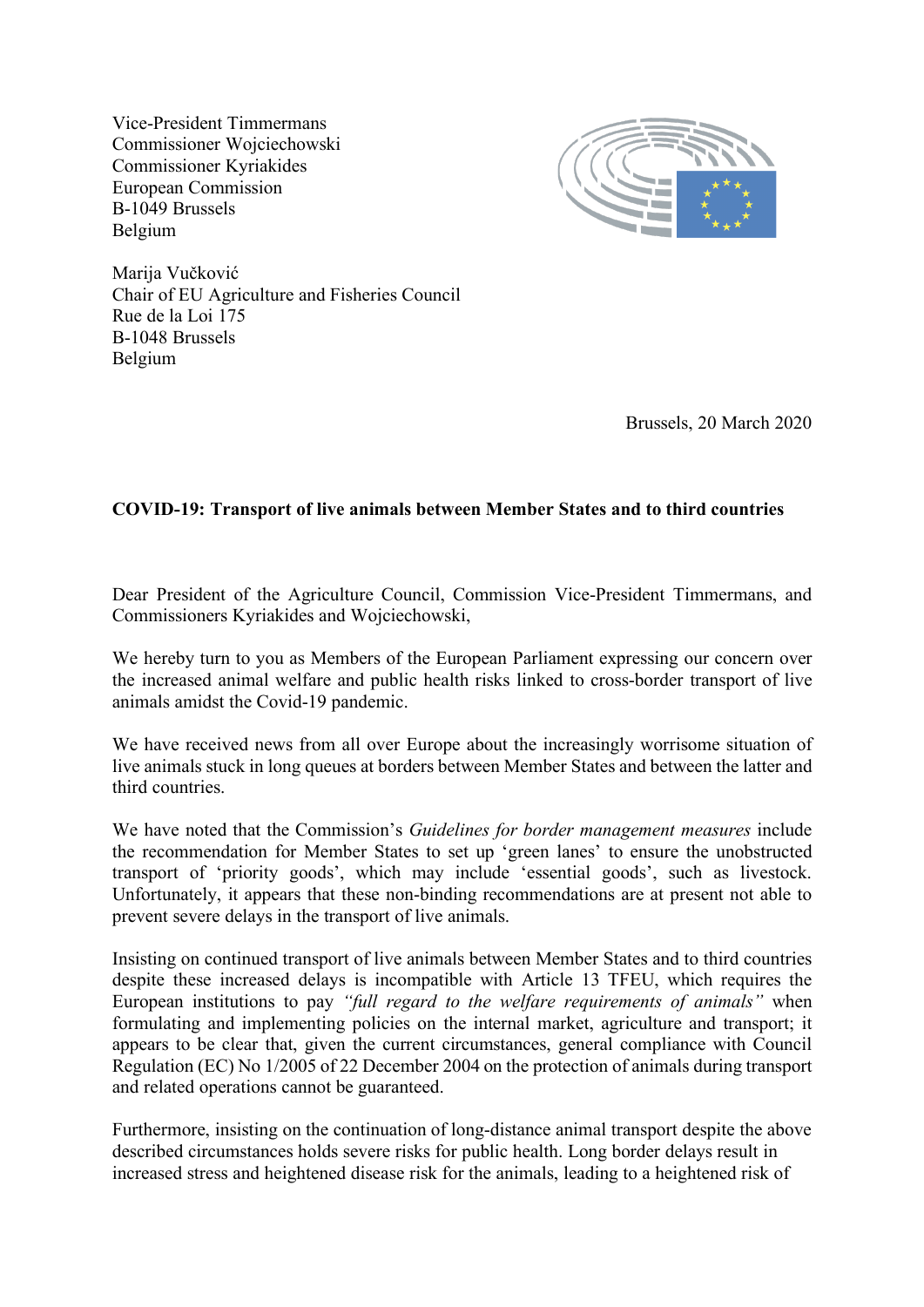zoonoses being spread. In addition, persons involved in the long-distance transport of live animals, namely drivers, vessel crews, animal handlers, officials from the competent authorities and veterinarians, border crossing personnel, and loading/unloading personnel, are all at risk of getting contaminated by and/or spreading Covid-19. In the current context, the European Union should avoid adding any further threats to public health and any additional pressure on already overburdened national health systems.

On Thursday, March 19 you received a letter from 35 European NGOs, which described the worsening congestion at many internal and external borders of the European Union and which asked you to take the appropriate temporary measures to prevent a wave of severe noncompliance with Council Regulation (EC) No 1/2005.

We fully adhere to this letter and urge you to consider urgently adopting the 3 recommended temporary measures, namely:

**• Suspending all exports by land and by sea of live farm animals to non-EU countries.** 

**• Suspending all transport of live farm animals on journeys over 8 hours between Member States.**

**• Ensuring rapid communication between Chief Veterinary Officers and National Contact Points to help livestock organisers avoid border crossings with long queues or refusal of entry by certain countries.**

We understand how challenging these times are, however, we call on you to act in accordance with Article 13 and 168 of the Treaty on the Functioning of the European Union and take all necessary measures to avoid mass non-compliance with Regulation 1/2005.

We thank you for your consideration.

Yours sincerely,

MEP Tilly Metz MEP Francisco Guerreiro MEP Sylwia Spurek MEP Maria Noichl MEP Niels Fuglsang MEP Anja Hazekamp MEP Eleonora Evi MEP Pascal Durand MEP Martin Hojsík MEP Klaus Buchner MEP Emil Radev MEP Petras Auštrevičius MEP Petra De Sutter MEP Sarah Wiener MEP Thomas Waitz MEP Saskia Bricmont MEP Anna Deparnay-Gutenberg MEP Ernest Urtasun